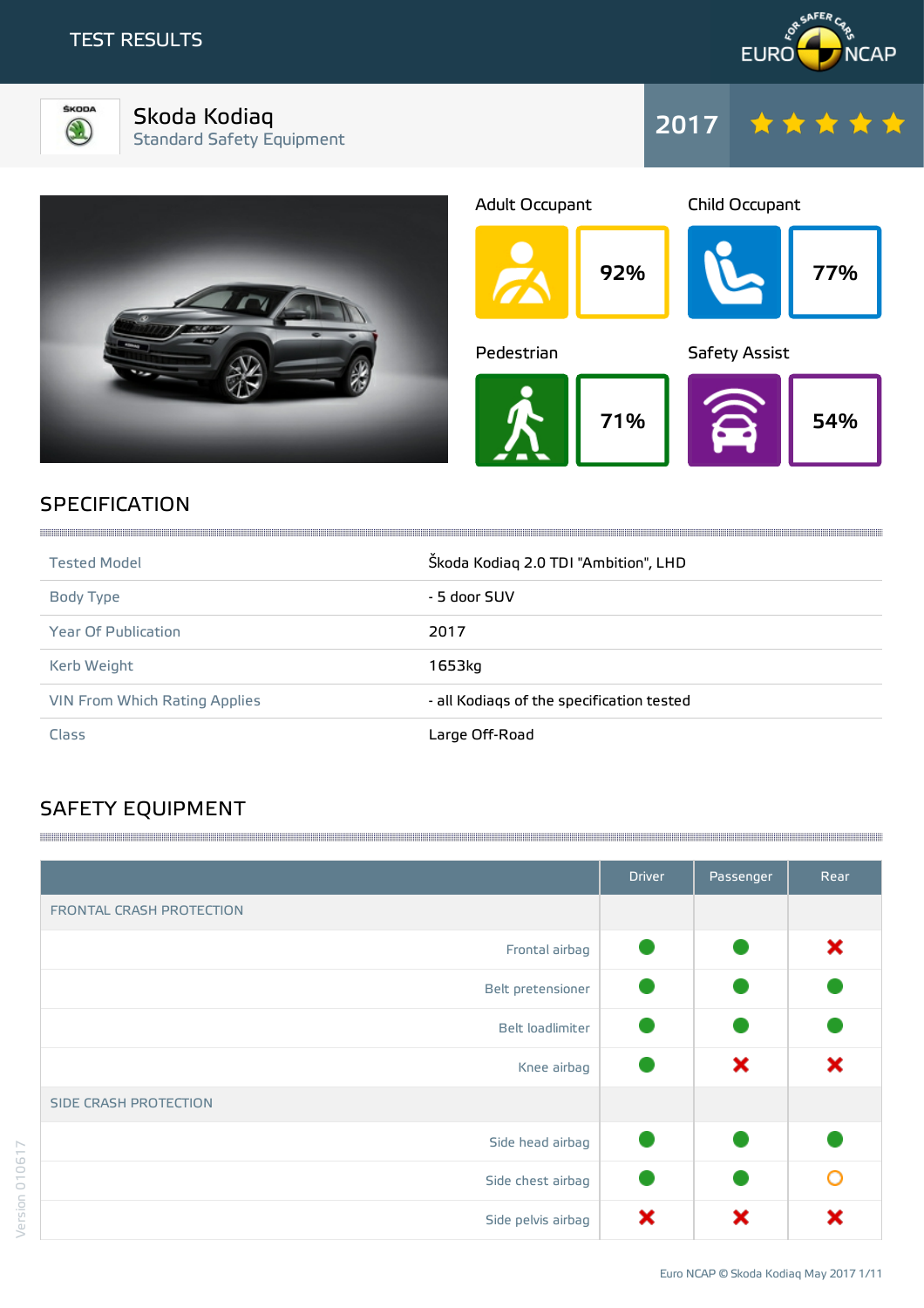

## SAFETY EQUIPMENT (NEXT)

|                         | <b>Driver</b> | Passenger | Rear |
|-------------------------|---------------|-----------|------|
| <b>CHILD PROTECTION</b> |               |           |      |
| Isofix                  |               | Ő         |      |
| Integrated CRS          |               | ×         | ×    |
| Airbag cut-off switch   |               |           |      |
| <b>SAFETY ASSIST</b>    |               |           |      |
| Seat Belt Reminder      |               |           |      |

<u> 1989 - Andrea Stadt Stadt Stadt Stadt Stadt Stadt Stadt Stadt Stadt Stadt Stadt Stadt Stadt Stadt Stadt Stadt Stadt Stadt Stadt Stadt Stadt Stadt Stadt Stadt Stadt Stadt Stadt Stadt Stadt Stadt Stadt Stadt Stadt Stadt St</u>

| <b>OTHER SYSTEMS</b>    |   |
|-------------------------|---|
| Active Bonnet (Hood)    | × |
| <b>AEB City</b>         |   |
| AEB Inter-Urban         |   |
| Speed Assistance System |   |
| Lane Assist System      |   |

Note: Other equipment may be available on the vehicle but was not considered in the test year.

- **Fitted to the vehicle as standard**  $\bigcirc$  Fitted to the vehicle as part of the safety pack
- Not fitted to the test vehicle but available as option or as part of the safety pack  $\bigtimes$  Not available  $\qquad$  Not applicable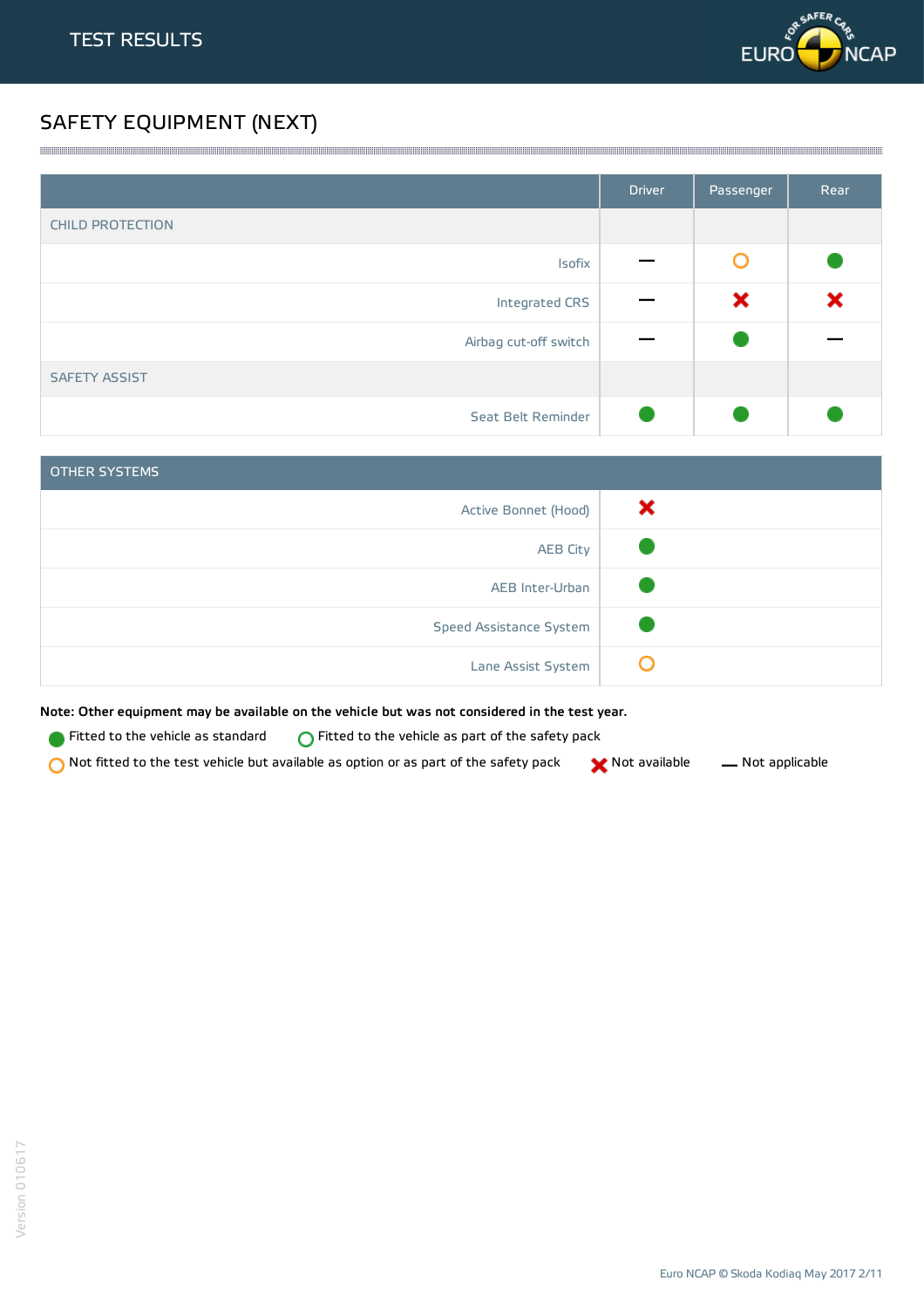





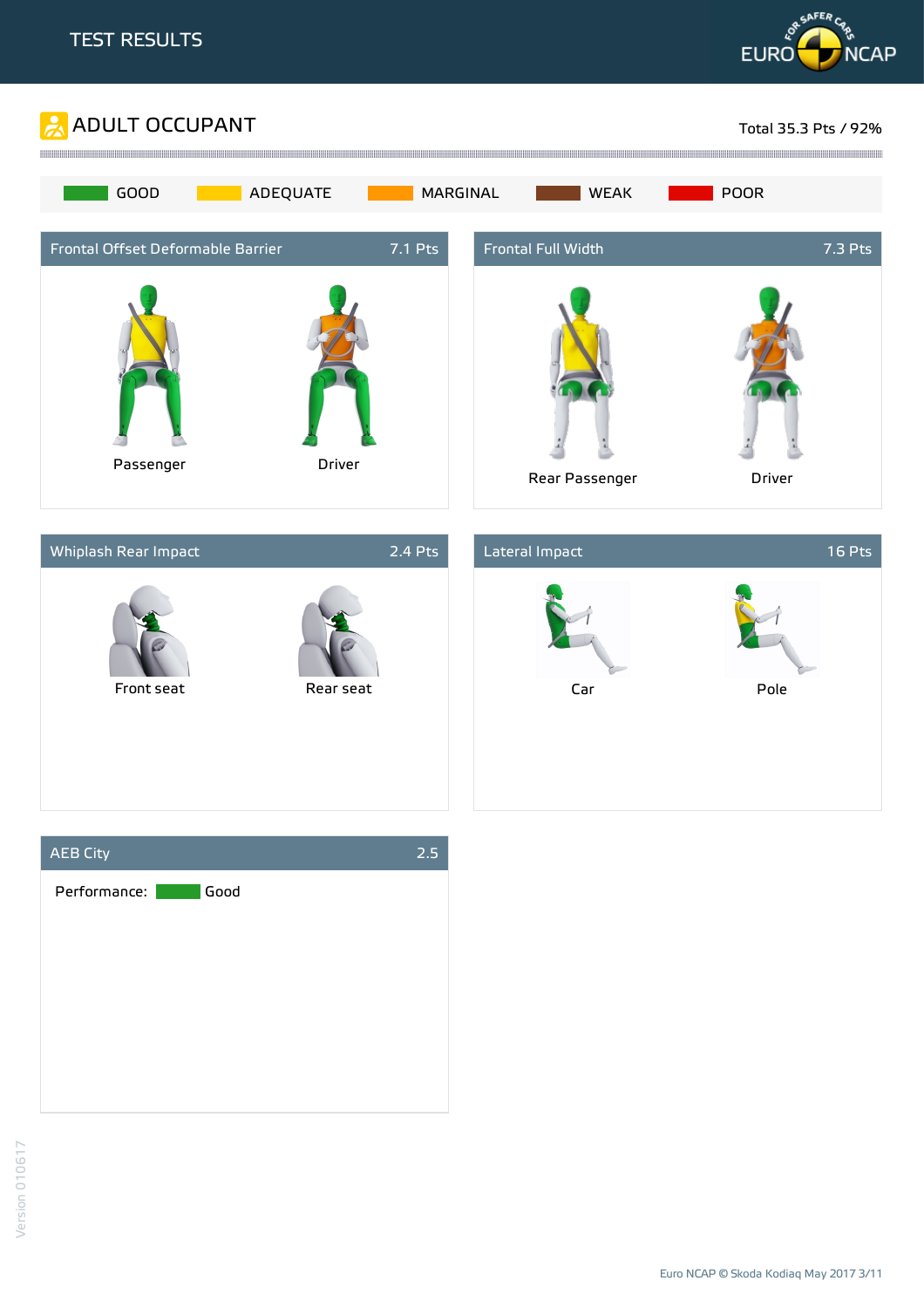

# ADULT OCCUPANT TO A RESERVE TO A RESERVE TO A RESERVE TOTAL 35.3 Pts / 92%

### Comments

The passenger compartment of the Kodiaq remained stable in the frontal offset test. Dummy readings indicated good protection of the knees and femurs of both the driver and passenger. Škoda showed that a similar level of protection would be provided to occupants of different sizes and to those sat in different positions. In the full-width rigid barrier frontal impact, protection for the driver's chest was rated as marginal and that of all other critical body areas as good or adequate, for both driver and rear passenger. The Kodiaq scored full points in the side barrier test, with good protection of all critical body regions. In the more severe side pole impact, protection of the chest was adequate and that of other areas was good. Tests on the front seats and head restraints demonstrated good protection against whiplash injuries in the event of a rear-end collision. A geometric assessment of the rear seats, including the optional third row, indicated marginal whiplash protection. The Kodiaq has a standard-fit autonomous emergency braking system which operates at the low speeds, typical of city driving, at which many whiplash injuries are caused. The system performed well in tests of its low-speed functionality.

the contract of the contract of the contract of the contract of the contract of the contract of the contract of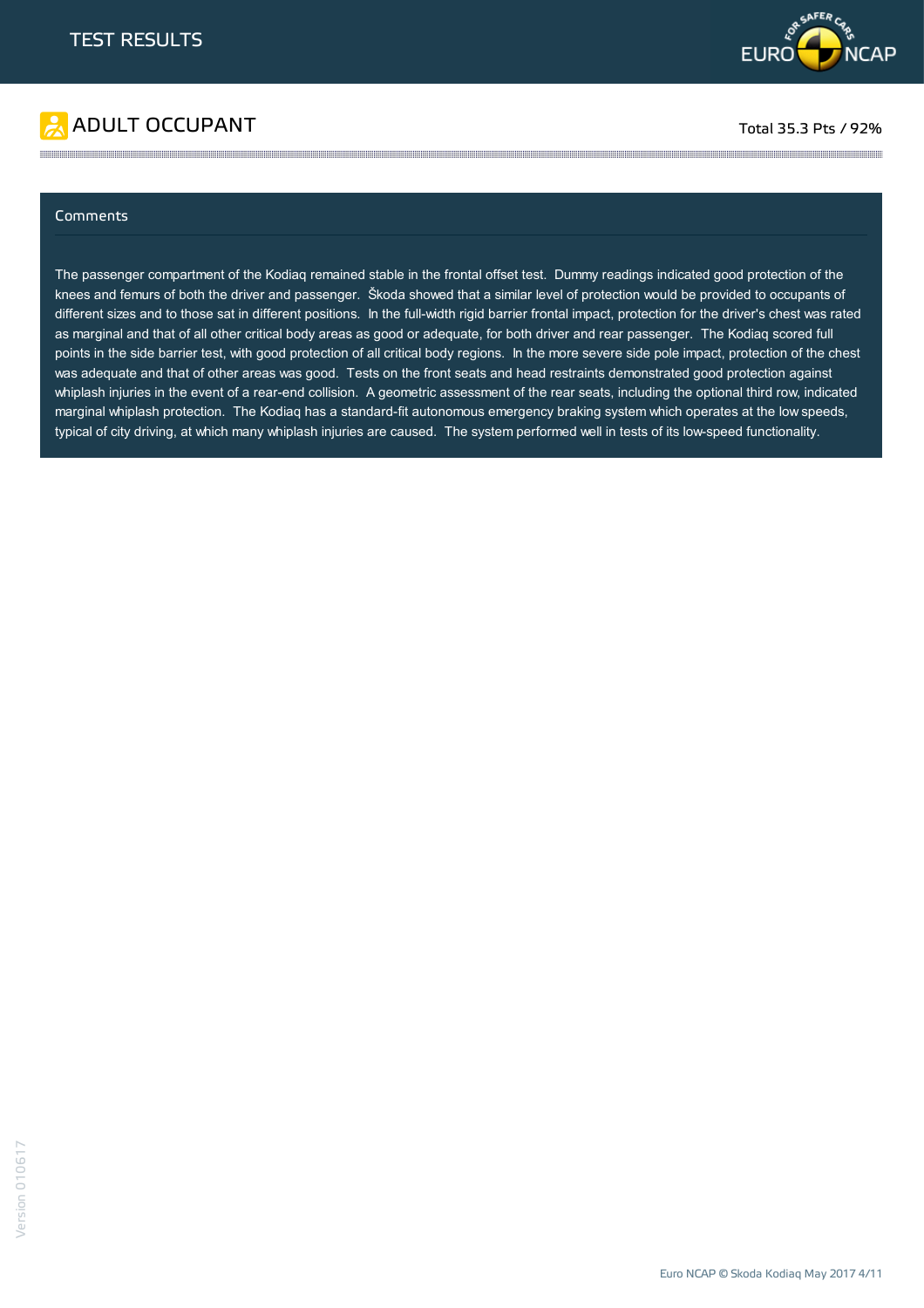





Restraint for 6 year old child: Römer Kidfix XP Restraint for 10 year old child: Nania Booster Safety Features 6 Pts

|                                                                             | Front<br>Passenger | 2nd row<br>outboard | 2nd row<br>center | 3rd row<br>outboard * |
|-----------------------------------------------------------------------------|--------------------|---------------------|-------------------|-----------------------|
| <b>Isofix</b>                                                               | O                  |                     | ×                 | x                     |
| i-Size                                                                      | ×                  |                     | ×                 | x                     |
| Integrated CRS                                                              | ×                  | ×                   | ×                 |                       |
| * Third row seats available as option                                       |                    |                     |                   |                       |
| Fitted to test car as standard<br>◯ Not on test car but available as option |                    | Not available       |                   |                       |





Version 010617

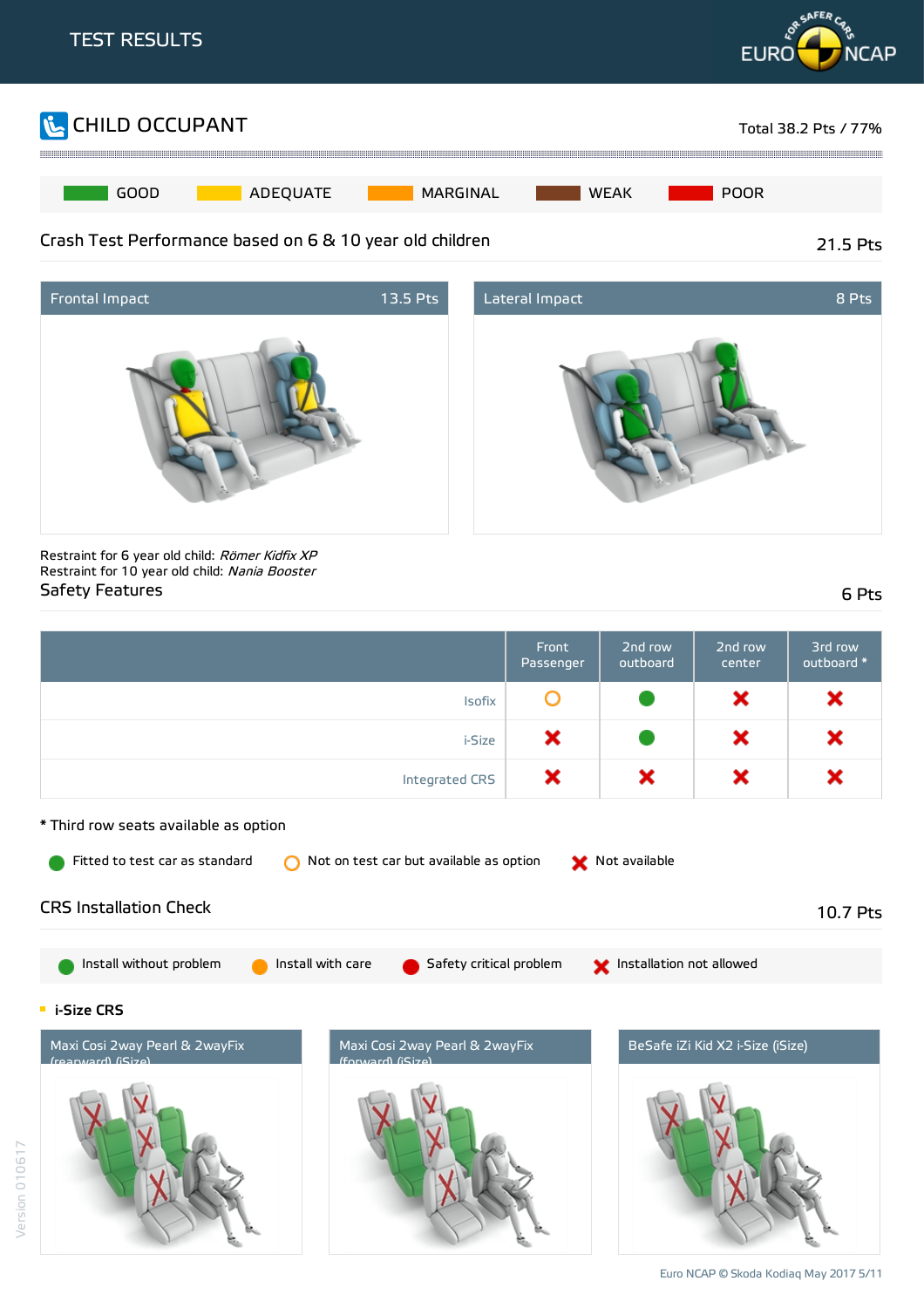

# **The CHILD OCCUPANT** Total 38.2 Pts / 77%

### **ISOFIX CRS**



### Römer KidFix XP (ISOFIX)



the contract of the contract of the contract of the contract of the contract of the contract of the contract of





### **Universal Belted CRS**

Maxi Cosi Cabriofix (Belt) Maxi Cosi Cabriofix & EasyBase2 (Belt) Römer King II LS (Belt)

### Römer KidFix XP (Belt)



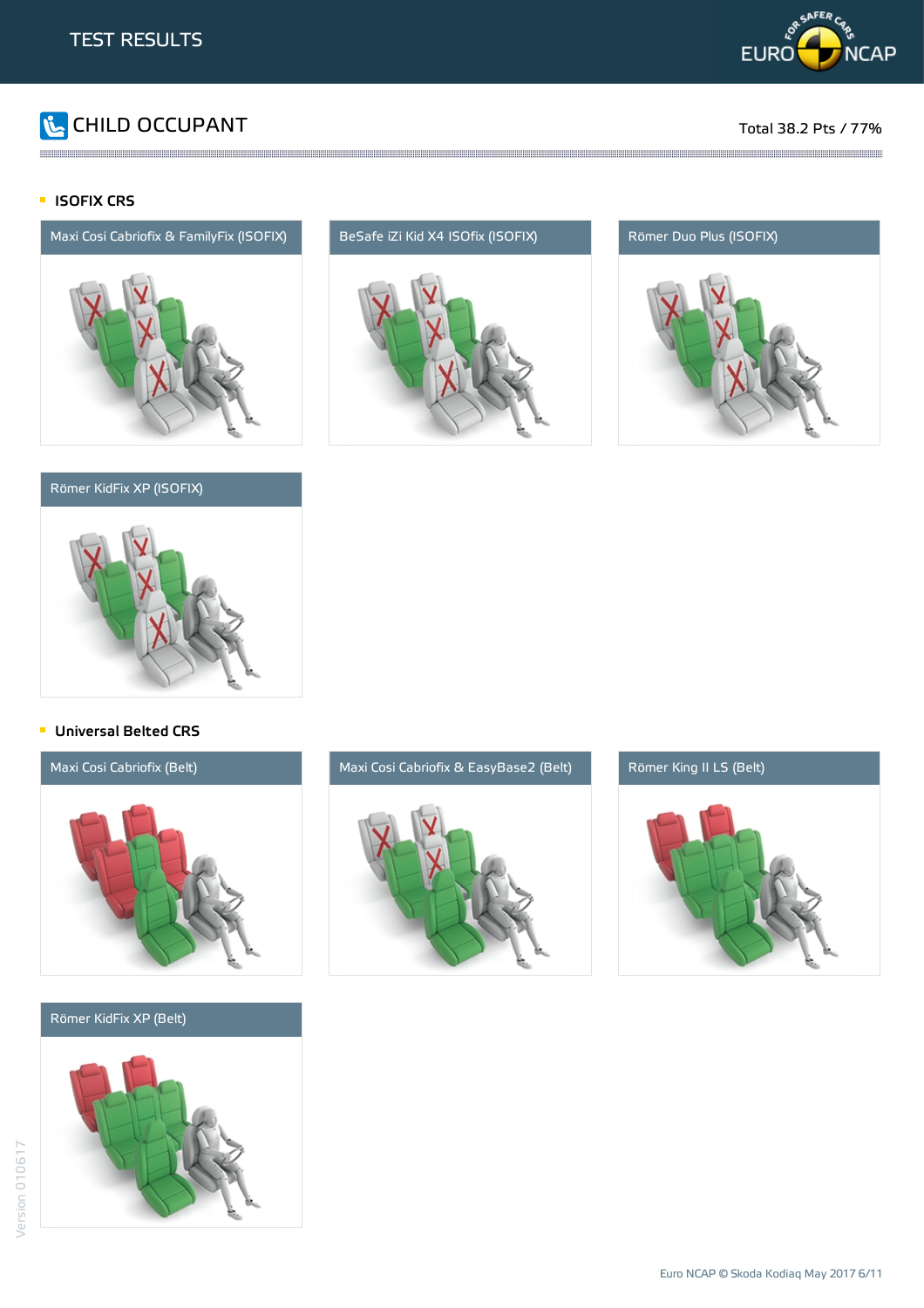



|                                                   |                         |             |               | <b>Seat Position</b>     |             |               |              |
|---------------------------------------------------|-------------------------|-------------|---------------|--------------------------|-------------|---------------|--------------|
|                                                   | Front                   |             | 2nd row       |                          |             | 3rd row       |              |
|                                                   | <b>PASSENGER</b>        | <b>LEFT</b> | <b>CENTER</b> | <b>RIGHT</b>             | <b>LEFT</b> | <b>CENTER</b> | <b>RIGHT</b> |
| Maxi Cosi 2way Pearl & 2wayFix (rearward) (iSize) | $\Box$                  |             | $\Box$        |                          | $\Box$      | $\Box$        | $\Box$       |
| Maxi Cosi 2way Pearl & 2wayFix (forward) (iSize)  | $\Box$                  |             | $\Box$        |                          | $\Box$      | $\Box$        | $\Box$       |
| BeSafe iZi Kid X2 i-Size (iSize)                  | $\Box$                  |             | $\Box$        |                          | $\Box$      | $\Box$        | $\Box$       |
| Maxi Cosi Cabriofix & FamilyFix (ISOFIX)          | $\Box$                  |             | $\Box$        |                          | $\Box$      | $\Box$        | $\Box$       |
| BeSafe iZi Kid X4 ISOfix (ISOFIX)                 | $\Box$                  |             | $\Box$        |                          | $\Box$      | $\Box$        | $\Box$       |
| Römer Duo Plus (ISOFIX)                           | $\Box$                  |             | $\Box$        |                          | $\Box$      | $\Box$        | $\Box$       |
| Römer KidFix XP (ISOFIX)                          | $\Box$                  |             | $\Box$        |                          | $\Box$      | $\Box$        | $\Box$       |
| Maxi Cosi Cabriofix (Belt)                        |                         |             |               |                          |             | ×             |              |
| Maxi Cosi Cabriofix & EasyBase2 (Belt)            |                         |             | ×             |                          | ×           | ×             | x            |
| Römer King II LS (Belt)                           |                         |             |               |                          |             | ×             |              |
| Römer KidFix XP (Belt)                            |                         |             |               |                          |             | ×             |              |
| Install without problem<br>Install with care      | Safety critical problem |             |               | Installation not allowed |             |               |              |

### Comments

In the frontal offset test, readings of neck tension in the 10 year dummy indicated poor protection. Otherwise, protection of both dummies was good or adequate in this test. In the side barrier test, protection of all critical body areas was good, for both dummies. The front passenger airbag can be disabled to allow a rearward-facing child restraint to be used in that position. Clear information is provided regarding the status of the airbag and the system was rewarded. The Group 0+ Universal restraint could not be properly installed in the rear outboard seats, and no Universal restraints should be used in the optional third row seats. Otherwise, restraints could be properly installed and accommodated.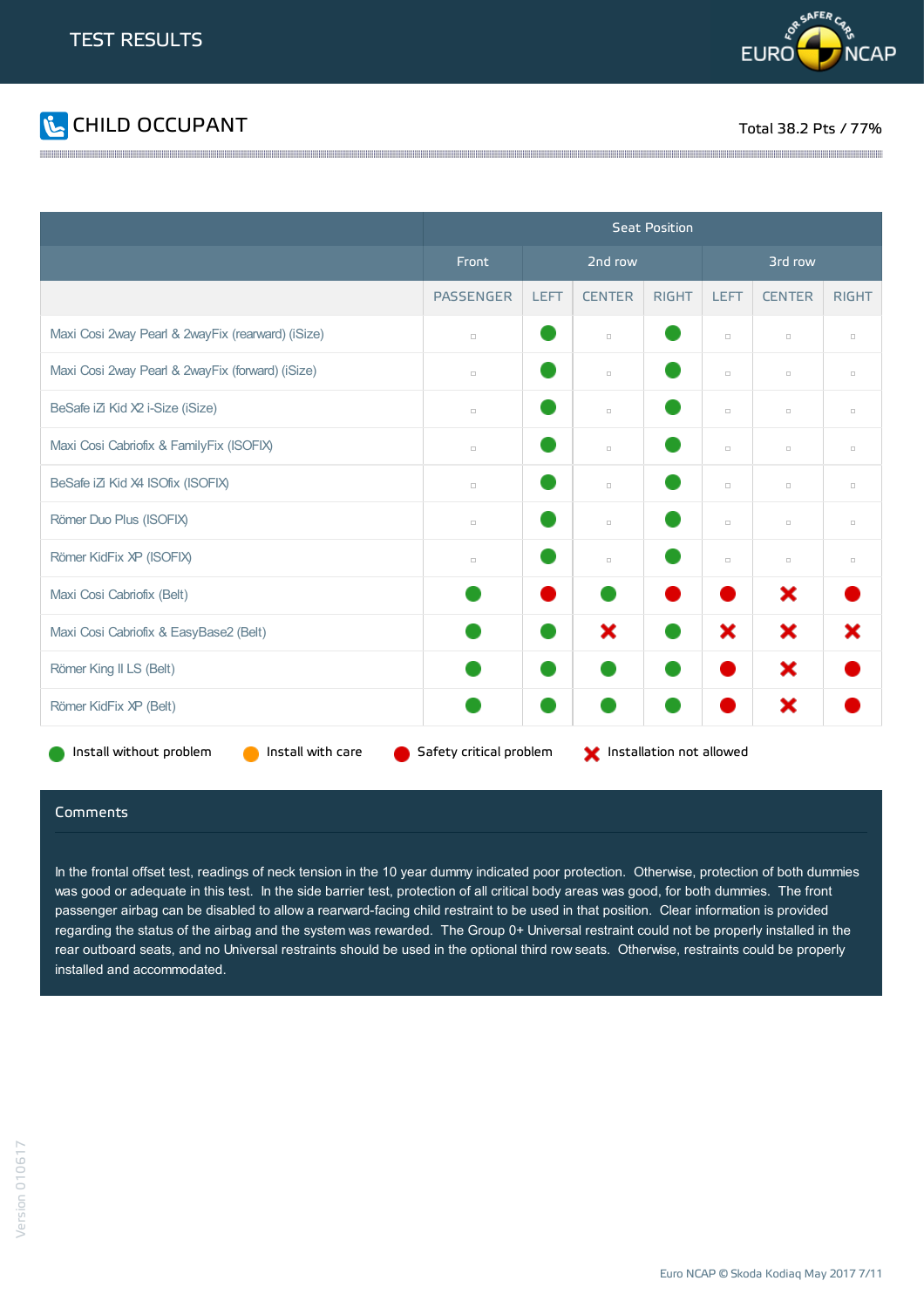



AEB Pedestrian 4 Pts

| <b>System Name</b>                        | <b>Front Assist</b>                       |                                                                               |  |
|-------------------------------------------|-------------------------------------------|-------------------------------------------------------------------------------|--|
| <b>Type</b>                               | Auto-Brake with Forward Collision Warning |                                                                               |  |
| <b>Operational From</b>                   | 8 Km/h                                    |                                                                               |  |
| Additional Information                    |                                           | Defaults on for every journey; operates above 40km/h and in low ambient light |  |
| PERFORMANCE                               |                                           |                                                                               |  |
|                                           | <b>Autobrake Function</b>                 |                                                                               |  |
|                                           | Avoidance                                 | <b>Mitigation</b>                                                             |  |
| Running Adult crossing from Farside       | Collision avoided up to 45 km/h           | Impact mitigated up to 55 km/h                                                |  |
| Walking Adult crossing from Nearside -25% | Collision avoided up to 25 km/h           | Impact mitigated up to 50 km/h                                                |  |
| Walking Adult crossing from Nearside -75% | Collision avoided up to 25 km/h           | Impact mitigated up to 45 km/h                                                |  |
|                                           |                                           |                                                                               |  |

### Comments

The protection provided by the bonnet to the head of a struck pedestrian was good or adequate over most of the bonnet surface, with some poor results recorded on the stiff windscreen pillars. The Kodiaq scored maximum points for the protection provided by the bumper to pedestrians' legs, with good results at all test locations. Protection of the pelvis area was mostly good but with some poor results recorded. The autonomous emergency braking system is capable of detecting pedestrians and, in tests of this functionality, performed adequately.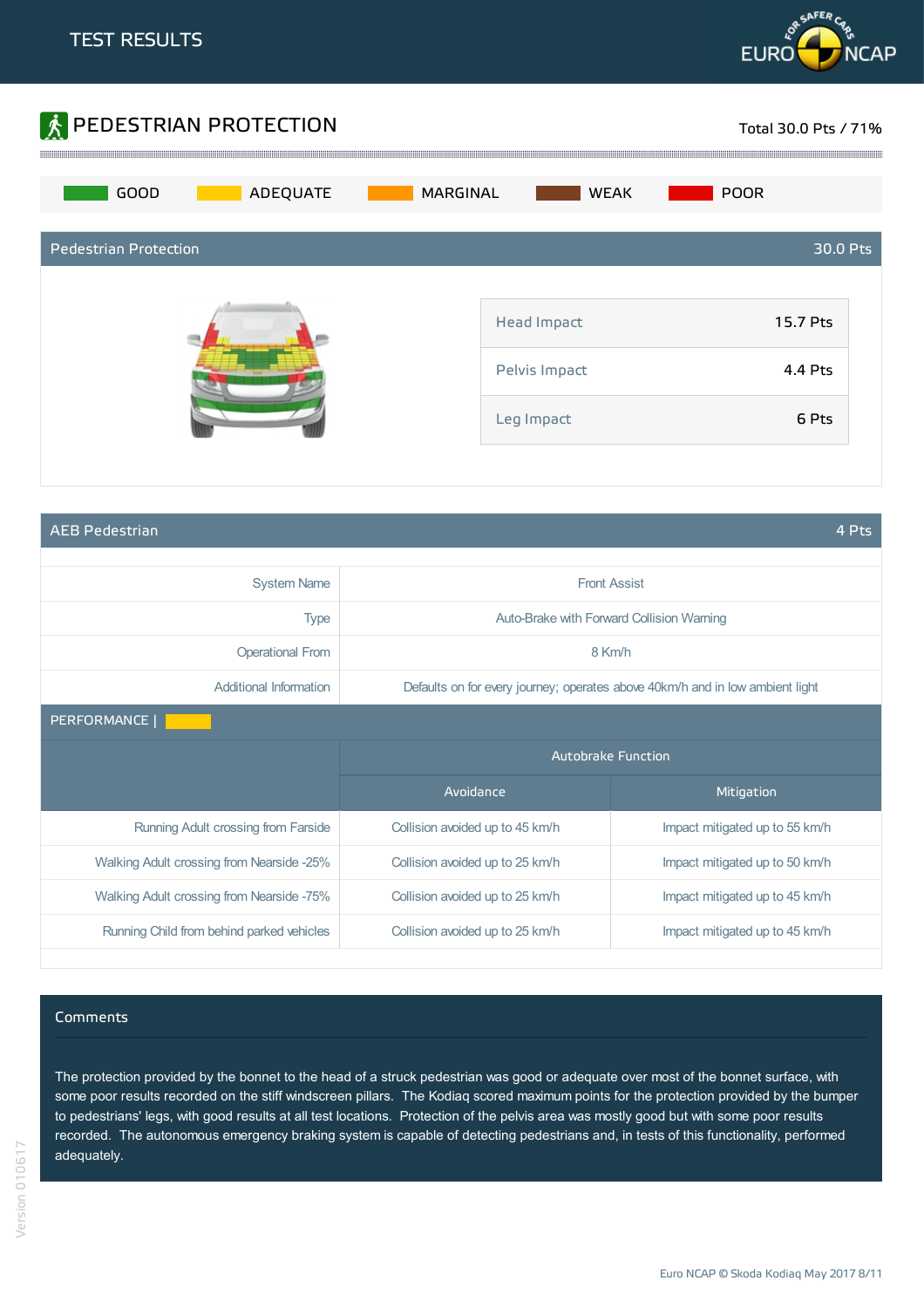

## Seat Belt Reminder 2.6 Pts

| Applies To                                                |                    | All seats          |                   |
|-----------------------------------------------------------|--------------------|--------------------|-------------------|
| Warning                                                   | <b>Driver Seat</b> | front passenger(s) | rear passenger(s) |
| Visual                                                    |                    |                    |                   |
| Audible                                                   |                    |                    |                   |
| Not available<br>Fail<br>Pass<br>$\overline{\phantom{m}}$ |                    |                    |                   |

## Lane Support 0 Pts

| Operational From   0 km/h    |  |
|------------------------------|--|
| <b>PERFORMANCE</b>           |  |
| LDW Confirmation Test   Fail |  |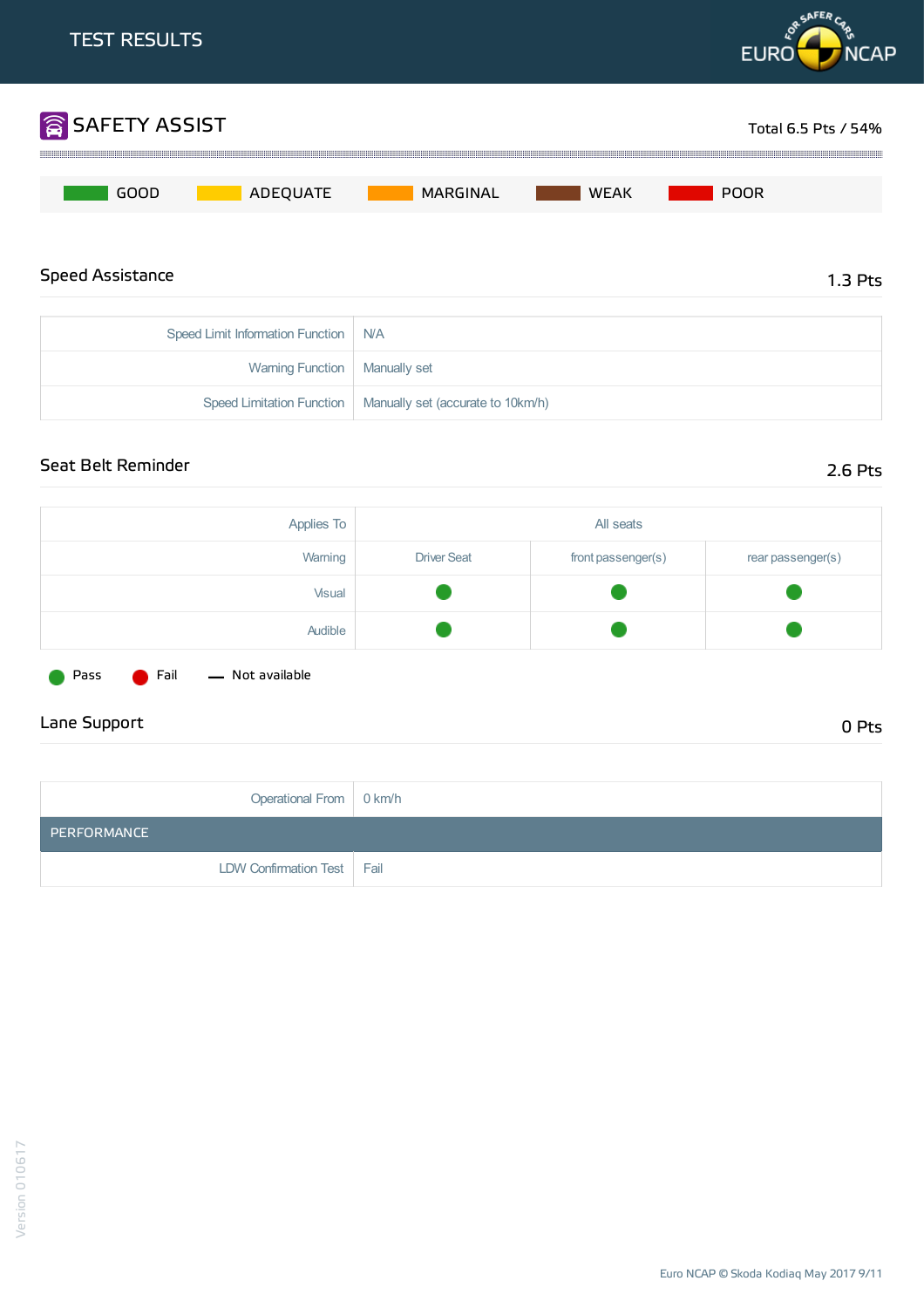# **SAFETY ASSIST** Total 6.5 Pts / 54%

## AEB Interurban 2.7 Pts

| <b>Type</b>                      | Forward Collision Warning with Auto-Brake                  |                                                                  |  |  |
|----------------------------------|------------------------------------------------------------|------------------------------------------------------------------|--|--|
| <b>Operational From</b>          | 8 Km/h                                                     |                                                                  |  |  |
| Additional Information           |                                                            | Default On; Supplementary Warning                                |  |  |
|                                  |                                                            |                                                                  |  |  |
| PERFORMANCE                      |                                                            |                                                                  |  |  |
| <b>Operational Speed</b>         | 8-80 Km/h                                                  | 8-80 Km/h                                                        |  |  |
|                                  | Autobrake Function Only                                    | Driver reacts to warning                                         |  |  |
| Approaching a stationary car     | See AEB City                                               | Crash avoided up to 45km/h.<br>Crash speed reduced up to 60km/h. |  |  |
| Approaching a slower moving car  | Crash avoided up to 70km/h.<br>Crash avoided up to 80km/h. |                                                                  |  |  |
|                                  | FOLLOWING A CAR AT SHORT DISTANCE                          |                                                                  |  |  |
| Car in front brakes gently       | Avoidance                                                  | Avoidance                                                        |  |  |
| Car in front brakes harshly      | Mitigation                                                 | Mitigation                                                       |  |  |
| FOLLOWING A CAR AT LONG DISTANCE |                                                            |                                                                  |  |  |
| Car in front brakes gently       | Avoidance                                                  | Avoidance                                                        |  |  |
| Car in front brakes harshly      | Avoidance                                                  | Avoidance                                                        |  |  |

the contract of the contract of the contract of the contract of the contract of the contract of the contract of

### Comments

The standard-fit autonomous emergency braking system performed well in tests of its functionality at highway speeds, with collisions avoided in almost all scenarios. Also standard are a driver-set speed limitation device and seatbelt reminders for the front and second row seats. A seatbelt reminder is optional for the third row seats, where installed.

Euro NCAP © Skoda Kodiag May 2017 10/11